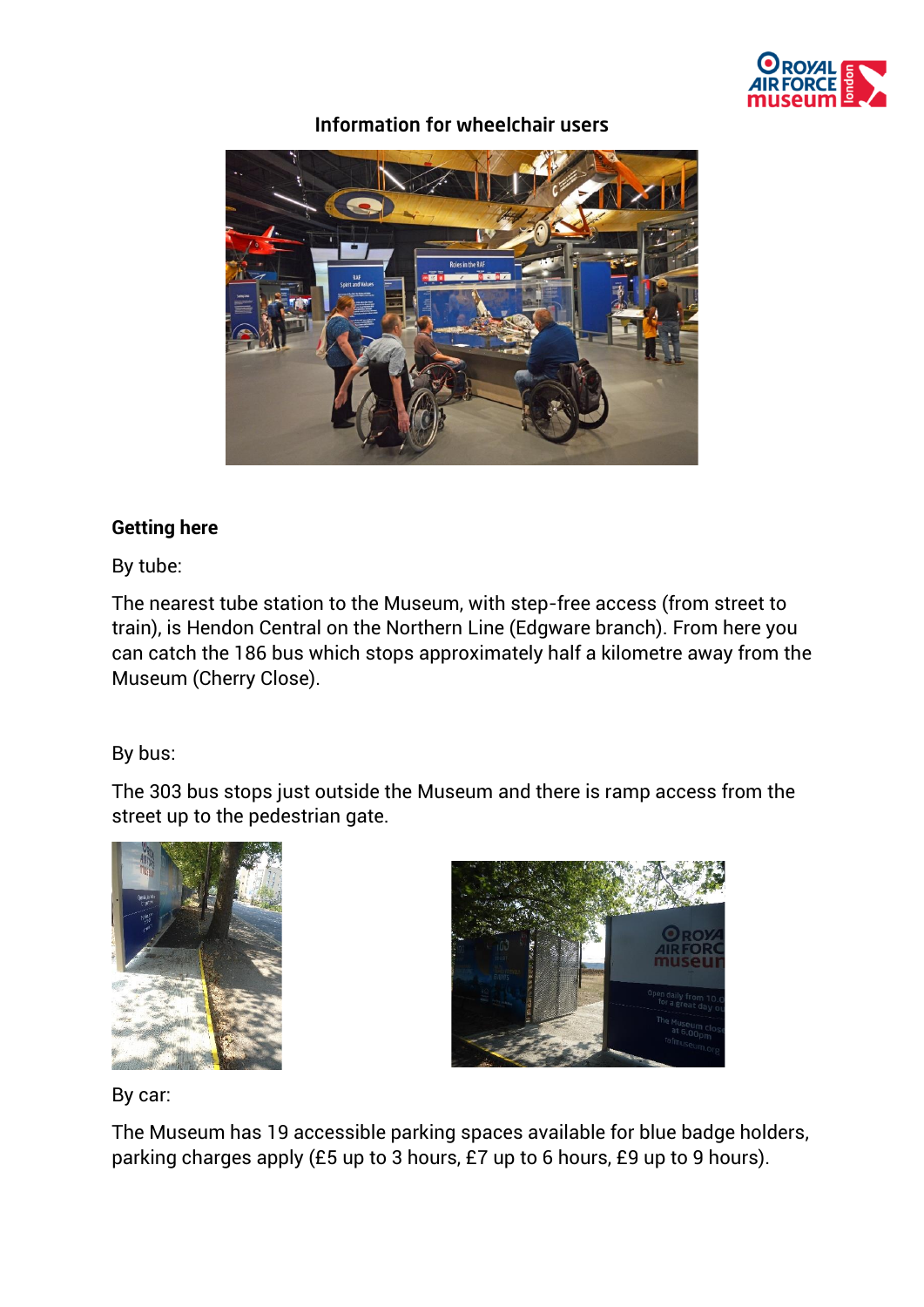

## **Around the Museum**

The Museum has a small number of manual wheelchairs available to borrow.

Mobility scooters are also welcome on site. Please see below for the lift weight limits. We have three mobility scooters available to borrow on the day of your visit.



Our main entrance/exit in Hangar 1 has wide automatic doors. There are also automatic doors leading out of the Hangar on to the path around the site.





The doors to Hangar 2 are manual and the entrance is 1486mm/58.5ins wide. The doors to Hangar 3,4,5 are manual and the entrance is 1727mm/68ins wide. The doors to Hangar 6 are automatic and the entrance is 1448mm/57ins wide.

There is step-free access around the site and there are wide aisles throughout. All of our hangars also have lifts to enable everyone to access the upper floors (although the majority of our exhibitions are on the ground floor). Unfortunately, some mobility scooters may be too heavy for the smaller lifts. Weight limits for the lifts are:

Hangar  $1 - 1,000$ kg

Hangar 2 – 410kg (entrance hall), 630kg (rear of hangar)

Hangars 3 and  $4 - 300$ kg

Hangar 6 – 1,000kg (entrance hall), 400kg (rear of hangar)

In Hangar 6, you can go up to the first floor (there is a lift at each end of the hangar) where the mezzanine area offers a great view of the aircraft. The Chinook helicopter and Hercules aeroplane are wheelchair accessible.